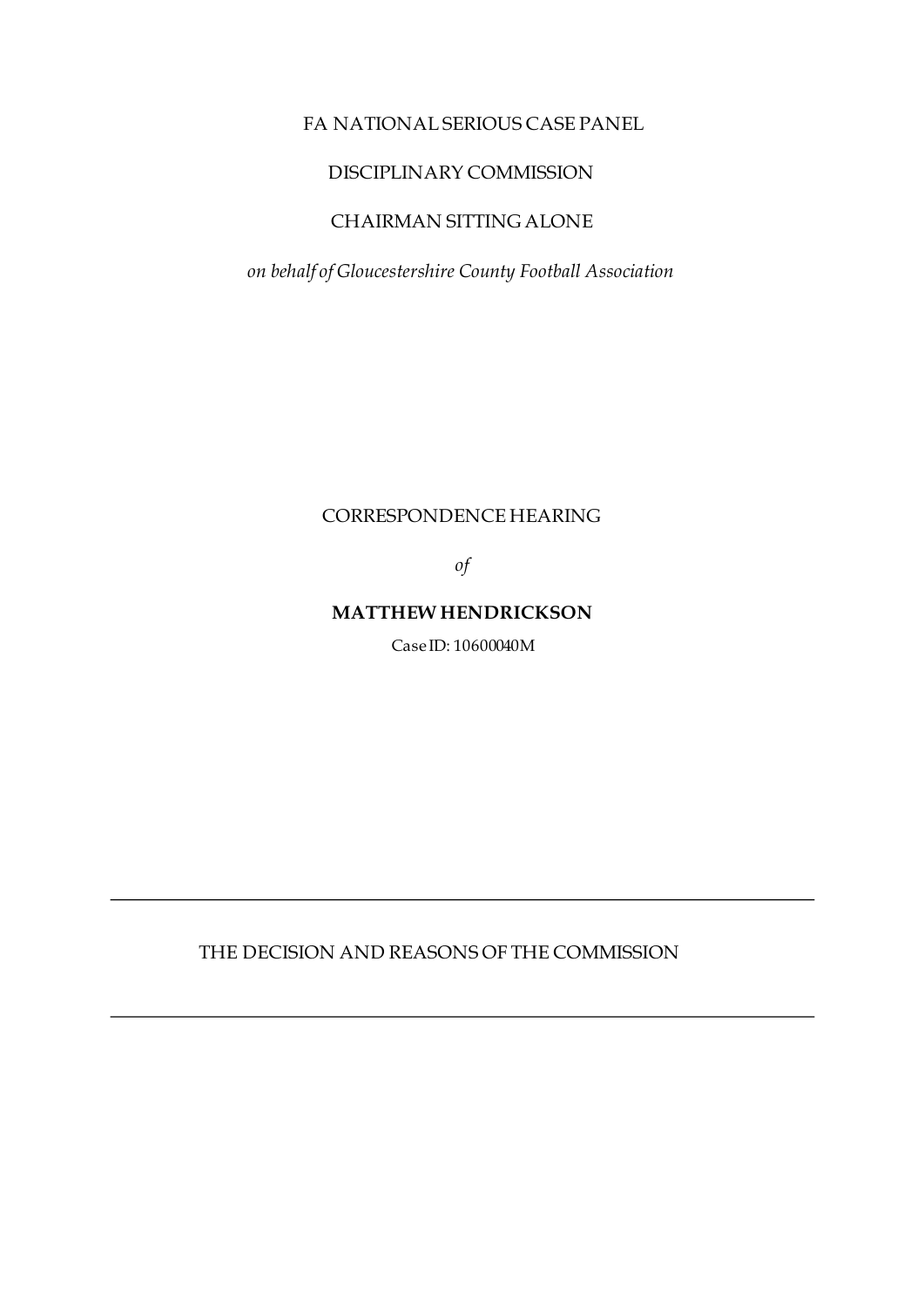| Content |                                                                                                                                                                                                                                                                                                                                                                                                                                                                                         | Page Paragraphs |
|---------|-----------------------------------------------------------------------------------------------------------------------------------------------------------------------------------------------------------------------------------------------------------------------------------------------------------------------------------------------------------------------------------------------------------------------------------------------------------------------------------------|-----------------|
| 1.      | Introduction $1 - 3$                                                                                                                                                                                                                                                                                                                                                                                                                                                                    |                 |
| 2.      | The Charge $\frac{1}{4} - 7$                                                                                                                                                                                                                                                                                                                                                                                                                                                            |                 |
| 3.      | The Reply $\frac{1}{3}$ 8                                                                                                                                                                                                                                                                                                                                                                                                                                                               |                 |
| 4.      | The Commission <b>Exercía and Service Commission</b> 9                                                                                                                                                                                                                                                                                                                                                                                                                                  |                 |
| 5.      |                                                                                                                                                                                                                                                                                                                                                                                                                                                                                         |                 |
| 6.      |                                                                                                                                                                                                                                                                                                                                                                                                                                                                                         |                 |
| 7.      | The Findings & Decision <b>Manual</b> 2021 - 2021 - 2021 - 2021 - 2021 - 2021 - 2021 - 2021 - 2021 - 2021 - 2021 - 2021 - 2021 - 2021 - 2021 - 2021 - 2021 - 2021 - 2021 - 2021 - 2021 - 2021 - 2021 - 2021 - 2021 - 2021 - 2021 -                                                                                                                                                                                                                                                      |                 |
| 8.      | Previous Disciplinary Record <b>Election</b> 20                                                                                                                                                                                                                                                                                                                                                                                                                                         |                 |
| 9.      | $Mittgation \begin{minipage}{14cm} \begin{minipage}{0.5cm} \begin{tabular}{cc} \multicolumn{3}{c}{} & \multicolumn{3}{c}{} & \multicolumn{3}{c}{} \\ \multicolumn{3}{c}{} & \multicolumn{3}{c}{} & \multicolumn{3}{c}{} \\ \multicolumn{3}{c}{} & \multicolumn{3}{c}{} & \multicolumn{3}{c}{} \\ \multicolumn{3}{c}{} & \multicolumn{3}{c}{} & \multicolumn{3}{c}{} \\ \multicolumn{3}{c}{} & \multicolumn{3}{c}{} & \multicolumn{3}{c}{} \\ \multicolumn{3}{c}{} & \multicolumn{3}{c}$ |                 |
|         |                                                                                                                                                                                                                                                                                                                                                                                                                                                                                         |                 |

Warning: This document contains offensive and/or discriminatory language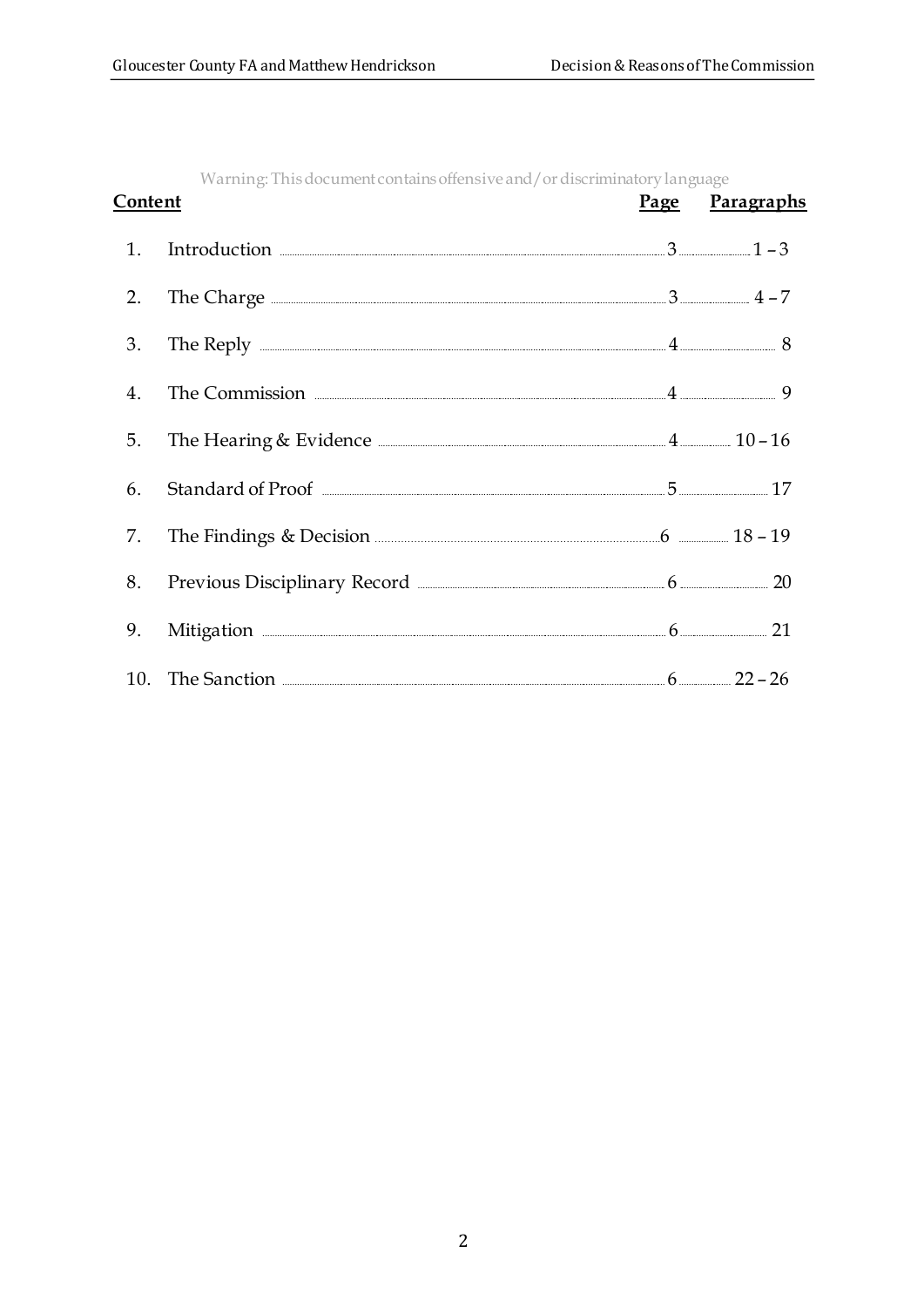# **Introduction**

- 1. On 10 November 2021, Matthew Hendrickson (the "Participant") a player for Fry Club FC and Cutters Friday FC attended a match between Bristol Telephones FC and Tytherington Rocks FC as a spectator – collectively the "match".
- 2. Gloucestershire County Football Association ("Gloucester County FA") received a report of an allegation of derogatory comments by the Participant at the match.
- 3. Gloucester County FA investigated the reported incident.

# **The Charge**

- 4. On 19 November 2021, Gloucester County FA charged the Participant:
	- 4.1. with misconduct for a breach of FA Rule E3.1 towards a player by using abusive and/or insulting language.
	- 4.2. It is further alleged that this was an aggravated breach as defined by FA Rule 3.2 because the language included a reference to the player's colour. This refers to the comment(s) "Fucking Black Cunt" and/or "Black Prick" heard on a video recording submitted to Gloucester FA. Bristol Telephones identified the Participant as the alleged spectator involved in the use of the alleged language. The video recording was provided to the participant with the Charge Letter. ["the Aggravated E3 Charge"].
- 5. The relevant sections of FA Rule E3 states<sup>1</sup>:
	- *E3.1 A participant shall at all times act in the best interests of the game and shall not act in any manner which is improper or brings the game into disrepute or use any one, or a combination of, violent conduct, serious foul play, threatening, abusive, indecent or insulting words or behaviour.*

<sup>1</sup> p. 124 of FA Handbook 2021/22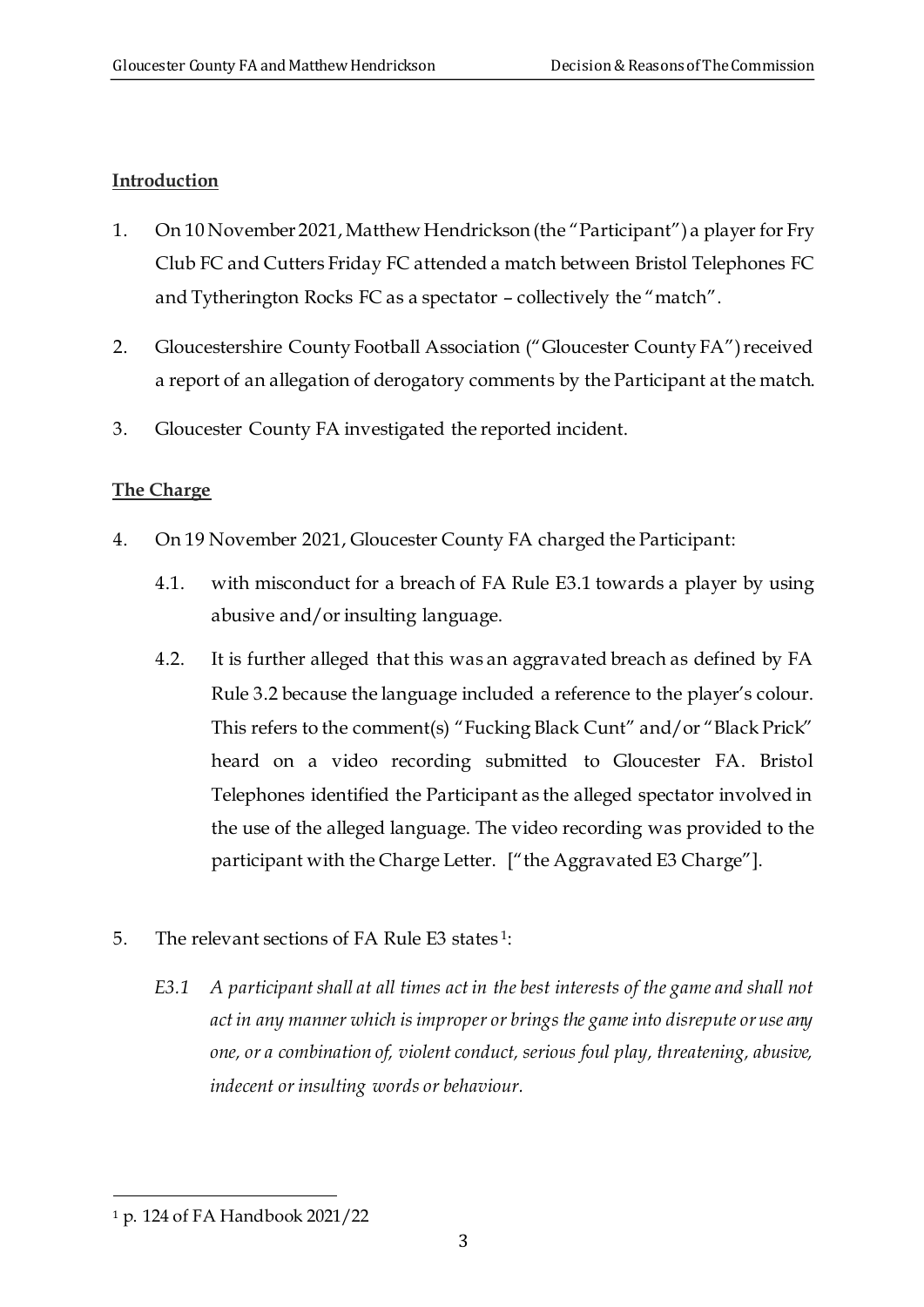- *E3.2 Improper conduct, aggravated by a reference, whether express or implied, to any one or more of the following – ethnic origin, colour, race, nationality, religion or belief, gender, gender reassignment, sexual orientation or disability. […]"*
- 6. Gloucester County FA included with the charge letter the evidence that it intended to rely on in this case.
- 7. The Club was required to respond to its charge by 3 December 2021.

# **The Reply**

8. The Participant provided a response admitting the Charge.

# **The Commission**

9. The Football Association ("The FA") appointed me, Kwadjo Adjepong, as a Chairman member of the National Serious Case Panel, to this Discipline Commission as the Chairman Sitting Alone to adjudicate in these cases.

# **The Hearing & Evidence**

- 10. I adjudicated this case on 16 December 2021 as a Correspondence Hearing (the "Hearing").
- 11. I had received and read the bundle of documents prior to the Hearing.
- 12. The following is a summary of the principal submissions provided to me. It does not purport to contain reference to all the points made, however the absence in these reasons of any particular point, or submission, should not imply that I did not take such point, or submission, into consideration when I determined the matter. For the avoidance of doubt, I have carefully considered all the evidence and materials furnished with regard to these cases.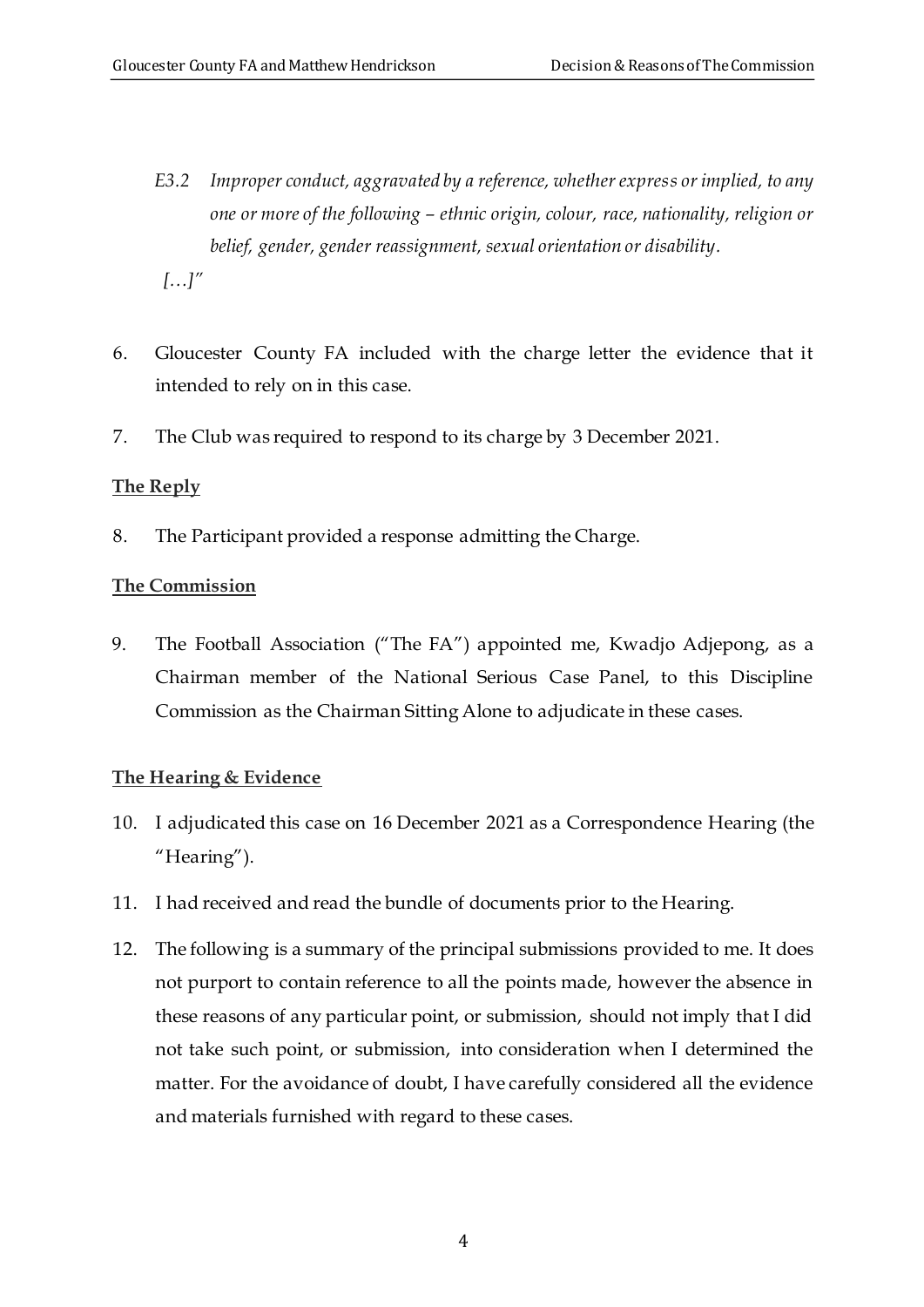- 13. In accordance with the response from the Participantto the charge, with the FA's standard procedures, the case was designated as a "*Accept – Correspondence Hearing*".
- 14. The following evidence was provided in the case bundle.
- 15. A video in which a spectator [the Participant] can be heard using he words "fucking black cunt".

The Participant submitted two statements dated 22 November 2021 and 23 November 2021. In the Participant's written statement dated 23 November 2021 he states: *"I would like to take this opportunity to apologise for the incident and my actions for which I have pleaded guilty to and fully regret. I completely understand there is no place in the game for racism and take full responsibility for my actions and I am disappointed with myself about as I am not a racist person…"*

16. That concluded relevant evidence in this case.

# **Standard of Proof**

17. The applicable standard of proof required for this case is the civil standard of the balance of probability. This standard means, I would be satisfied that an event occurred if I considered that, on the evidence, it was more likely than not to have happened*.*

# **The Findings & Decision**

- 18. Based on the evidence before me and the Participant's admission, I found the Aggravated E3 Charge PROVEN.
- 19. I noted that it was one incident, however I assessed the level of seriousness to be at a mid-level.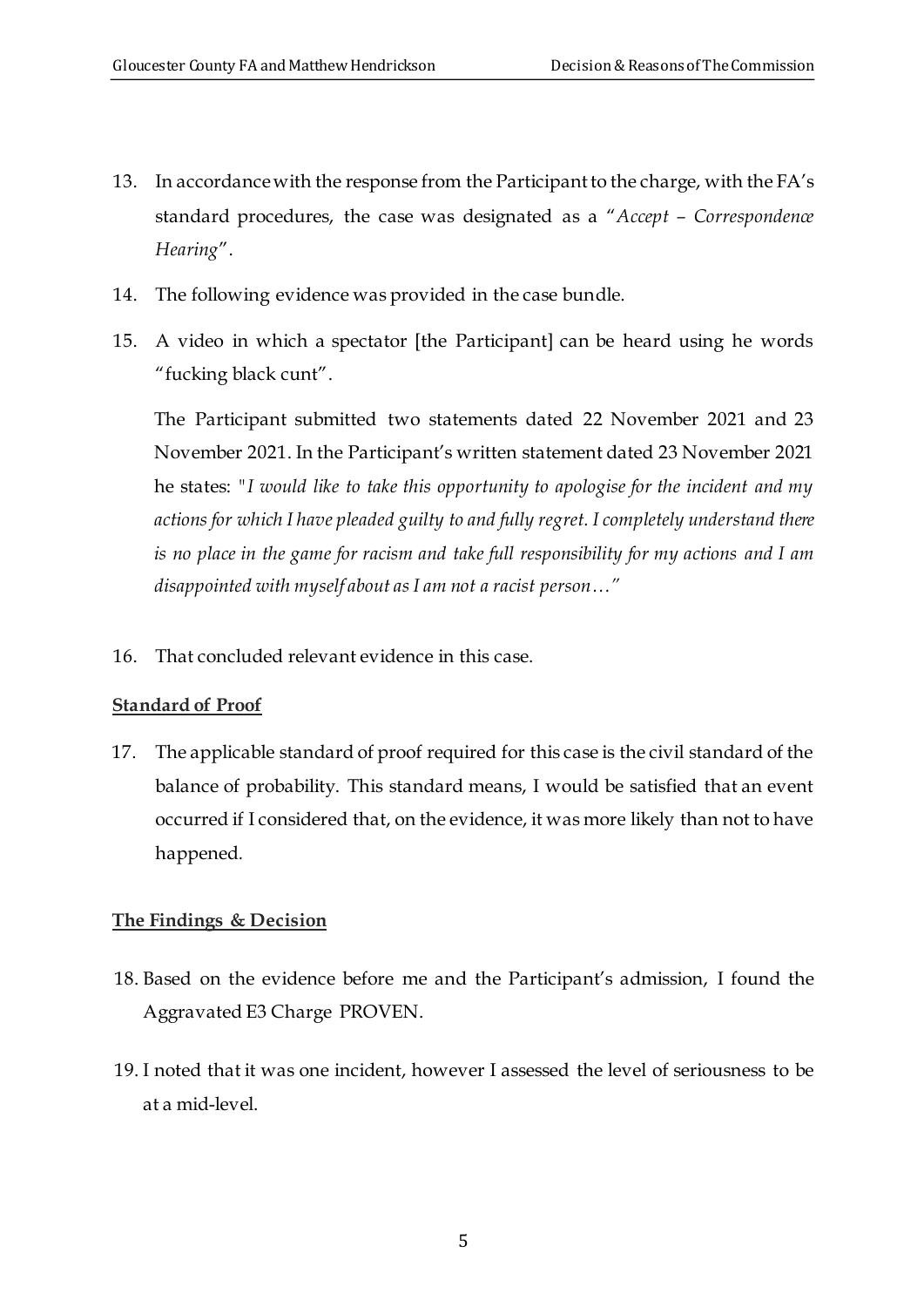## **Previous Disciplinary Record**

20. After finding the charge proven, I sought the Participant's offence history. The Participant has no prior misconduct record in the previous five seasons.

## **Mitigation**

21. The Participant accepted the charge, made submissions in mitigation, apologised for his conduct and showed remorse.

## **The Sanction**

- 22. I noted that the Sanction Guideline for the Rule E3.2 offence is a suspension of between 6-12 matchesand an education programme. And, this was an Aggravated offence.
- 23. As the Participant accepted the charge, the "*Credit for Guilty Plea*" was available to him. There was some mitigation presented in this case which, helped to reduce the sanction.
- 24. As there was no relevant misconduct record in the Participant's previous five seasons, credit was given for this previous good disciplinary record. The Participant's credit for the guilty plea, good disciplinary record and mitigation helped to reduce the sanction from a starting point of an 8-9 match suspension.
- 25. After taking into consideration all the circumstances in this case, the Participant is:
	- a. Suspended for 6 matches (the standard minimum).
	- b. Required to undertake an online education programme (before the end of the period of suspension);
	- c. fined a sum of £75 (seventy-five pounds); and
	- d. 5 (five) Club Disciplinary Points to be recorded.